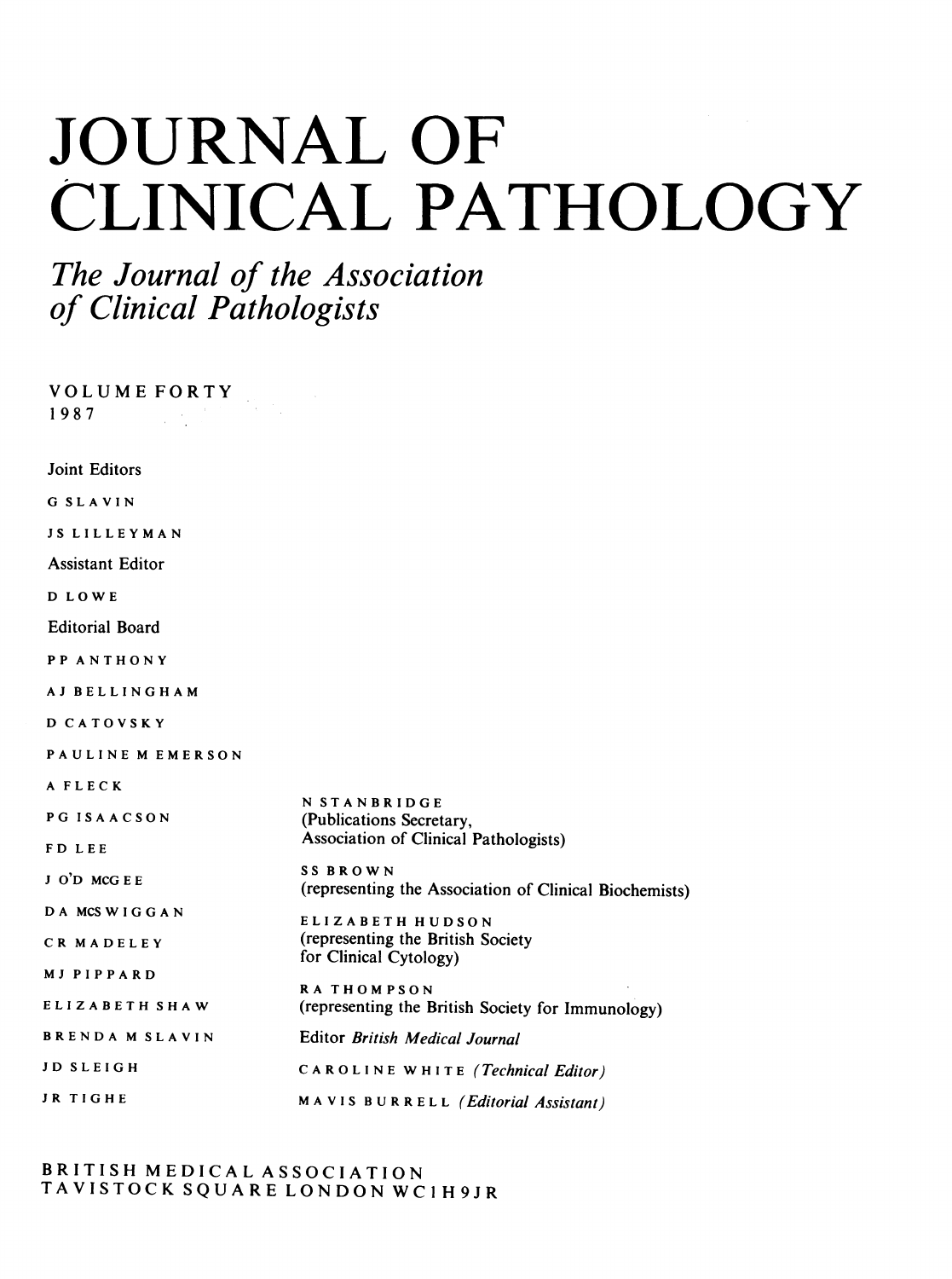## Notice to Authors

The Journal of Clinical Pathology is one of the BMA specialist journals and accepts papers written in the Vancouver style. The requirements of this style are detailed in Br Med J 1982;284:1766-70.

All material submitted will normally be refereed, and the critical assessment will include ethical considerations. The Editors retain the customary right to change style if necessary, and a manuscript may be referred back to the author for shortening. Manuscripts will be acknowledged only if accompanied by a stamped addressed postcard; overseas authors should enclose international reply paid coupons.

Articles should usually be no more than 2000 words long and should report original research of relevance to the understanding and practice of clinical pathology. Review articles are published by editorial invitation; unsolicited reviews are unlikely to be accepted. Single case reports are accepted only if of outstanding interest or clinical relevance. Papers on new technical methods are welcome; they should usually be up to 1000 words, with no more than five references. Letters to the Editors for publication should normally be of not more than 400 words and have no more than five references.

#### Manuscripts and illustrations

Manuscripts should be sent in duplicate to the Editors, Journal of Clinical Pathology, BMA House, Tavistock Square, London WCIH 9JR. Two copies should be submitted, and authors should keep one copy for reference. Manuscripts should be typed and double spaced on one side of the paper only, with 5cm margins at sides, top, and bottom. Word processed material should be on separate sheets, and if a dot-matrix printer is used this must be of high quality. Pages must be numbered in sequential order throughout.

The names of the authors, with initials or one forename, should be followed by the name of the institution where the work was carried out. An indication of the position held by each author should be given in an accompanying letter to the Editors, and this must include the signatures of all authors on papers with joint authorship. Guidelines on authorship are detailed in  $J$  Clin Pathol 1986;39:110. Manuscripts should bear the name of one author to whom correspondence is to be addressed. Scientific articles should conform to the conventions used in the Journal—that is, they must include an abstract, introductory remarks, a material and methods section, a results section, a discussion, and references in full.

Results should not be shown as both tables and

graphs and should not duplicate information in the text of the article. Histograms should not be used. Diagrams should be drawn in India ink on stout white paper, and the legend should be on an accompanying photocopy or drawing.

Photographs and photomicrographs should be on glossy paper for half tone reproduction. A charge is made towards the cost of colour reproduction, and the advice of the Technical Editor should be sought before submitting colour illustrations. The printing process requires that prints are unmounted and of high quality with full tonal scale. The size of prints should be one column width (7 cm) or one page width (14-5 cm) with no margins, so that the figures can be reproduced without cropping. The Journal has no facilities for photographic enlargement or reduction. Only salient features should be included to preserve detail, and insets should be provided separately. The top of the figure should be indicated, together with the name of the first author and the figure number, on the back using an adhesive label or very soft crayon; ball point and felt tip pens must not be used. The legends for illustrations should be typed double spaced on a separate sheet. For photomicrographs, the magnification and staining techniques should be stated.

Abbreviations must be spelt out on first use or be accompanied by explanation in the text. The use of non-standard abbreviations and acronyms should be avoided. Symbols and abbreviations should be in the Vancouver style, and all measurements should be given in SI units.

#### Descriptions of laboratory methods

When a manufacturer's method is used in <sup>a</sup> study with a particular item of equipment or kit of reagents, the source of this method and reference to the scientific literature on which it was based should be given. Authors might consider it courteous to inform manufacturers that an article assessing their product has been submitted for publication.

For quantitative methods, information on the sensitivity, precision, and accuracy in the hands of the authors should always be provided. When a well recognised method is used, these requirements could be met simply by providing the references to the methodology and discussing the performance in a recogassurance Modifications to a method which have not been previously published should be detailed in the text and supported by evidence of their efficacy.

It is useful to indicate, either from personal observation or by reference, the working range of an assay and the normal reference range when it is used on samples from human beings. When information is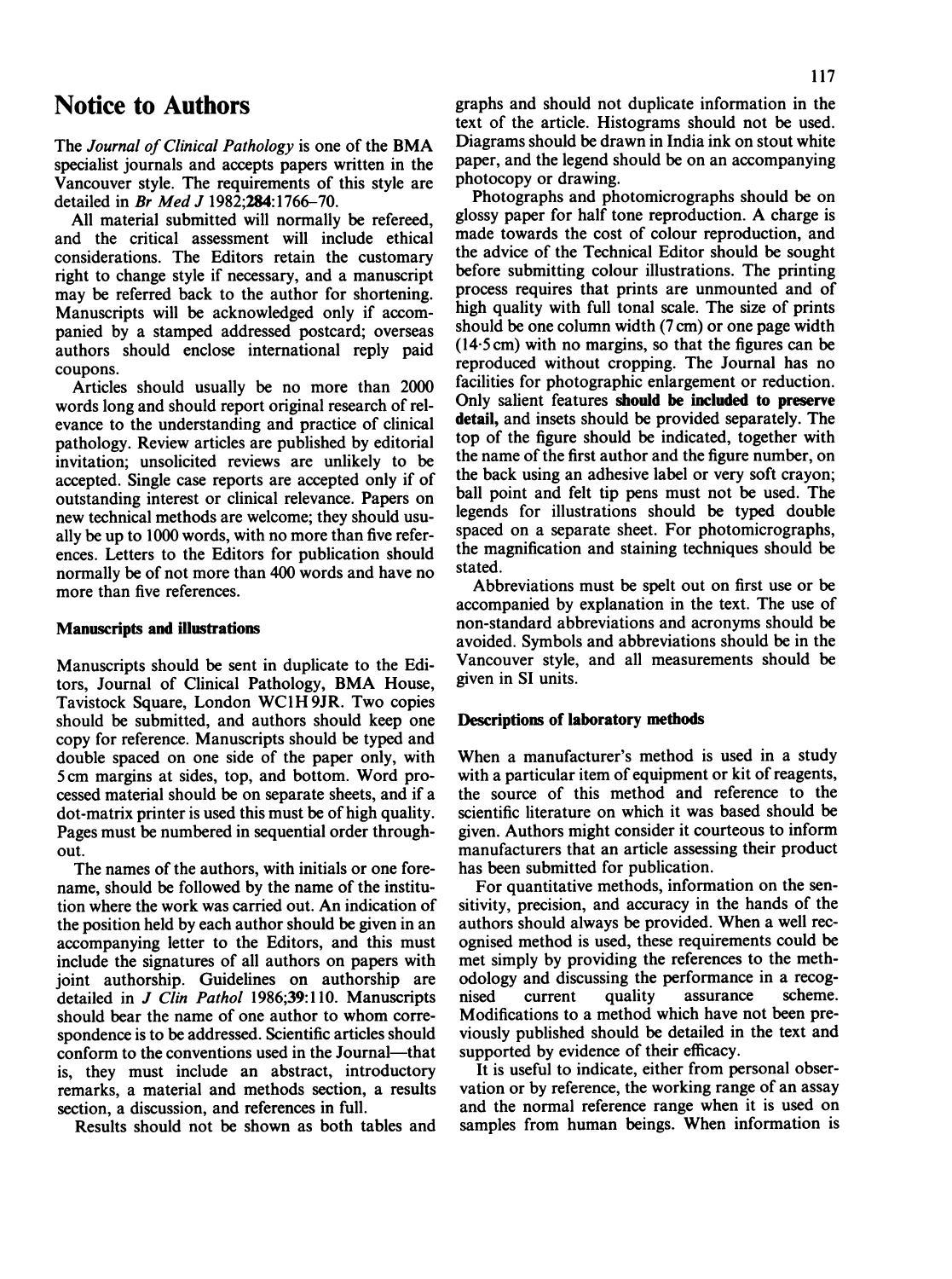118

expressed as Mean  $\pm$  2SD, the distribution of the range (normal, skew, or logarithmic) should be stated.

#### References

The references should be numbered in the order in which they are first mentioned in the text. Identify references in the text by arabic numerals (in parentheses or superscript). The sequence for numbering references cited only in tables or legends to figures is determined by the first identification in the text of the particular table or illustration. At the end of the article the numbered list of references should include the names and initials of all authors (unless there are more than six when only the first three should be given, followed by  $eta$ ); the title of the article, which should be abbreviated in the style of Index Medicus; the year of publication; the volume number; and the first and last pages of the reference. Titles of books should be followed by the edition, the place of publication, the publisher, and the year of publication.

- <sup>I</sup> Fletcher CDM, McKee PH. Sarcomas-a clinicopathological guide with particular reference to cutaneous manifestations. 1.<br>Dermatofibrosarcoma protuberans. malignant fibrous protuberans, malignant histiocytoma and the epithelial sarcoma of Enzinger. Clin Exp Dermatol 1984;9:451-65.
- <sup>2</sup> Weinstein L, Swartz MN. Pathogenic properties of invading microorganisms. In: Sodeman WA Jr, Sodeman WA, eds. Pathologic physiology: mechanisms of disease. Philadelphia: WB Saunders, 1974:457-72.

Manuscripts accepted but not yet published may be cited, followed by (in press), but "unpublished observations" and "personal communications" should not be used in the list of references. It is the responsibility of the authors to check the accuracy of the references; these should be verified against the original documents or photocopies of them before submitting the article.

#### **Proofs**

After acceptance for publication the article will be prepared for press. Page proofs will be sent to the correspondence author and should be carefully checked. Proof corrections should be kept to a minimum, should conform to the conventions given in Whitaker's Almanack, and should be made on a separate sheet of paper; if substantial changes are made to the text at proof stage the authors may have to bear the cost of corrections.

#### **Reprints**

Twenty five reprints will be supplied free of charge, and further reprints may be ordered when the proof is returned. The charge quoted is on the understanding that reprints will be for the author's use; prices for large numbers of reprints will be given on request.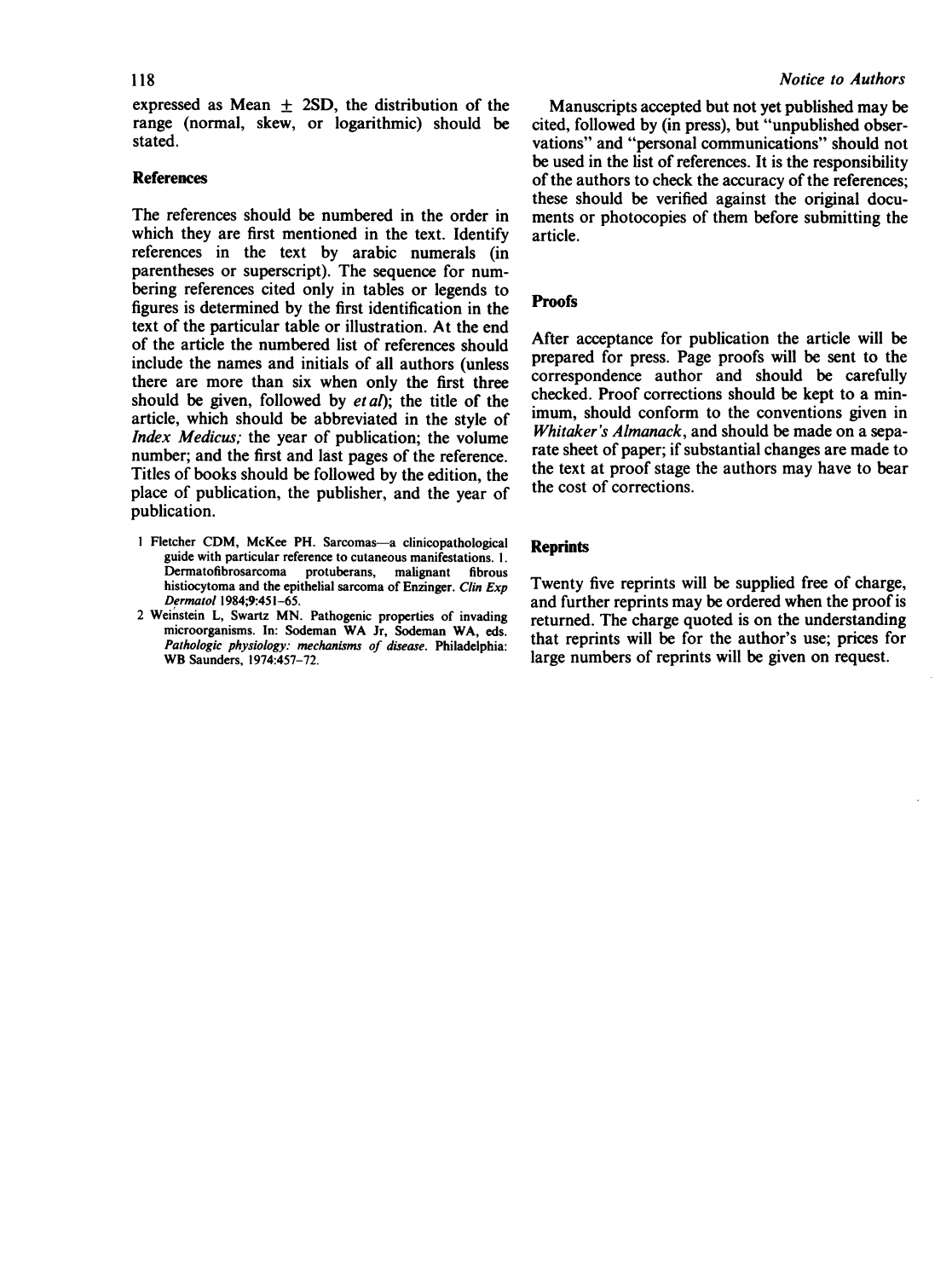## $1200 \text{r}$  reviews Book reviews Some new titles

The receipt of books is acknowledged, and this listing must be regarded as sufficient return for the courtesy of the sender. Books that appear to be of particular interest will be reviewed as space permits.

Acute Virus Infections of Poultry. Ed JB McFerran, MS McNulty. (Pp 242; £49.50.)<br>Martinus Niihoff. 1986. ISBN **Martinus** 0-89838-809-0.

Progrès Récents en Electrophorèse Bidimensionnelie. Recent Progresses in Two-Dimensional Electrophoresis. MM Galteau, G Siest. (Pp 328; no price given;) Presses Universitaires de Nancy. 1986. ISBN 2-86480-248- 1.

Diagnosis of Mycotoxicoses. Current Topics in Veterinary Medicine and Animal Science. 53. Ed JL Richard, JR Thurston. (Pp 411; £77-75.) Martinus Nijhoff. 1986. ISBN 0-89838-751-5.

Environmental Carcinogen: Selected Methods of Analysis. Vol 8. Some Metals: As, Be, Cd, Cr, Ni, Pb, Se, Zn. IARC Scientific Publications No 71. Ed IK <sup>O</sup>'Neill, P Schuller, L Fishbein. (Pp 485; £20.) Oxford University Press. 1986. ISBN 92-832-1171-5.

Geriatric Nephrology. Developments in Nephrology. Ed DG Oreopoulos. (Pp 293; £54-95.) Martinus Nijhoff. 1986. ISBN 0-89838-781-7.

Breast Cancer. Treatment and Prognosis. Ed Basil A Stoll. (Pp 337; £39-50.) Blackwells. 1986. ISBN 0-632-01485-7.

Retroviruses and Human Pathology. Ed RC Gallo, D Stehelin, OE Varnier. (Pp 576; \$79 50.) Humana Press Inc. 1986. ISBN 0-89603-098-9.

Tumour Markers and their Significance in the Management of Breast Cancer. Progress in Clinical and Biological Research. Ed T Dao, Angela Brodie, C Ip. (Pp 160; £28.) Alan R Liss Inc. 1986. ISBN 0-8451-5054-5.

This volume is a compilation of manuscripts from the proceedings of a tumour marker workshop. There are three sections: circulating tumour markers with data on human<br>mammary epithelial antigens, glycomammary epithelial<br>syltransferases, and sialyltransferases; breast cancer antigens describing T and Tn

antigens and an interesting <sup>43</sup> K tumour associated antigen; oestrogen metabolites and oestrogen induced proteins, containing chapters on  $16 \alpha$  hydroxylation of oestrogen (a potential marker of breast cancer risk) and induction of several different proteins whose synthesis is regulated by oestrogen. This subject 'matter thus concentrates on more novel markers than the classical oncofetal proteins and enzymes. The prospective reader should therefore not be misled by the book's title. Tumour markers are not comprehensively covered, and there is little of immediate application to patient management or clinical practice. All chapters, however, are immensely readable and they provide helpful background information. My major concern is that the book is not good value, especially as several of the chapters can be found in a similar form in other more reasonably priced publications.

WR MILLER

Exfoliative Cytopathology. Series in Laboratory Medicine. 3rd ed. Zuher M Naib. (Pp 629; £47 15.) Churchill Livingstone. 1985. ISBN 0-316-59673-6.

This third edition reflects the author's long experience of cytopathology. It is a concisely written book, which contains a great deal of factual information in a handy sized volume. One third is about gynaecological cytopathology and the remaining chapters range through almost every other source of diagnostic cytological material. It is illustrated by numerous half tone figures of variable quality and by line drawings. Tables and lists are used freely for differential diagnoses and diagnostic pitfalls.

A chapter on thin needle aspiration has been added in this edition. With the exception of immunocytochemistry, other newer aspects of cytopathology such as endoscopic brushings, opportunistic infections, and human papillomavirus infection of the cervix receive some mention. These would have benefited from fuller discussion at the expense of some of the detailed descriptions of topics, such as gastric washings and vaginal cytology, which have little place in current practice.

This volume contains a lot of information for the price and will be a useful reference book in the laboratory.

ELIZABETH A HUDSON

Biopsy Pathology of the Oesophagus, Stomach and Duodenum. Biopsy Pathology Series. DW Day. (Pp 294; £30.) Chapman and Hall. 1986. ISBN 0-412-22210-8.

This compact addition to the biopsy series provides interesting reading for the pathologist reporting on gastrointestinal biopsy or cytology specimens. Useful references amplify the text and relevant illustrations have been chosen with care. There is an excellent description of gastric polyps. Neoplasia and dysplasia justifiably command high standards of diagnostic expertise, and the wide range of possible neoplastic lesions is discussed with reference to selective diagnostic criteria: immunoproliferative small intestinal disease and  $\alpha$  chain disease can be identified in duodenal biopsies, and cytomegalovirus infection is encountered in immunosuppressed patients.

Our attention is drawn to Kaposi's sarcoma, which could become an increasingly common diagnostic problem in patients with AIDS. Gastritis has not yet caught up with Campylobacter pyloridis, or with more recent observations on bile or duodenogastric reflux. Dr Husain is responsible for the chapter on cytology and he records excellent results using a grading system for reports. He emphasises the value of assessment of the nuclear:nucleolar ratio and draws attention to the excellent survival rates for patients with gastric cancer in Japan compared with the poor survival rates in Europe due to the high level of detection of early gastric cancer.

M THOMPSON

Monoclonal Antibodies. Methods in Hematology. Ed PCL Beverley. (Pp 275; £42.) Churchill Livingstone. 1986. ISBN 0 443 029903.

Monoclonal antibodies have revolutionised biology in a way almost unequalled in its history, and this monograph comes just after the tenth anniversary of the initial description of the methodology of their production by Kohler and Milstein. The <sup>11</sup> contributions are from American and British authors and are of a consistently high standard. The illustrations are of good quality, and there are very few typographical errors. All contributions are well referenced and the index is comprehensive.

The first three contributions describe stratagems for the production of monoclonal antibodies, their detection, and the principles of immunochemistry. The fourth chapter reviews the production of human monoclonal antibodies. The rest of the book is largely devoted to discussion of the use of monoclonal antibodies for immunological, haematological, and functional studies. The value of immunofluorescence, flow cytometry, and immunoenzyme methods are well described and their role in the study of leukaemia and lymphoma is clearly stated.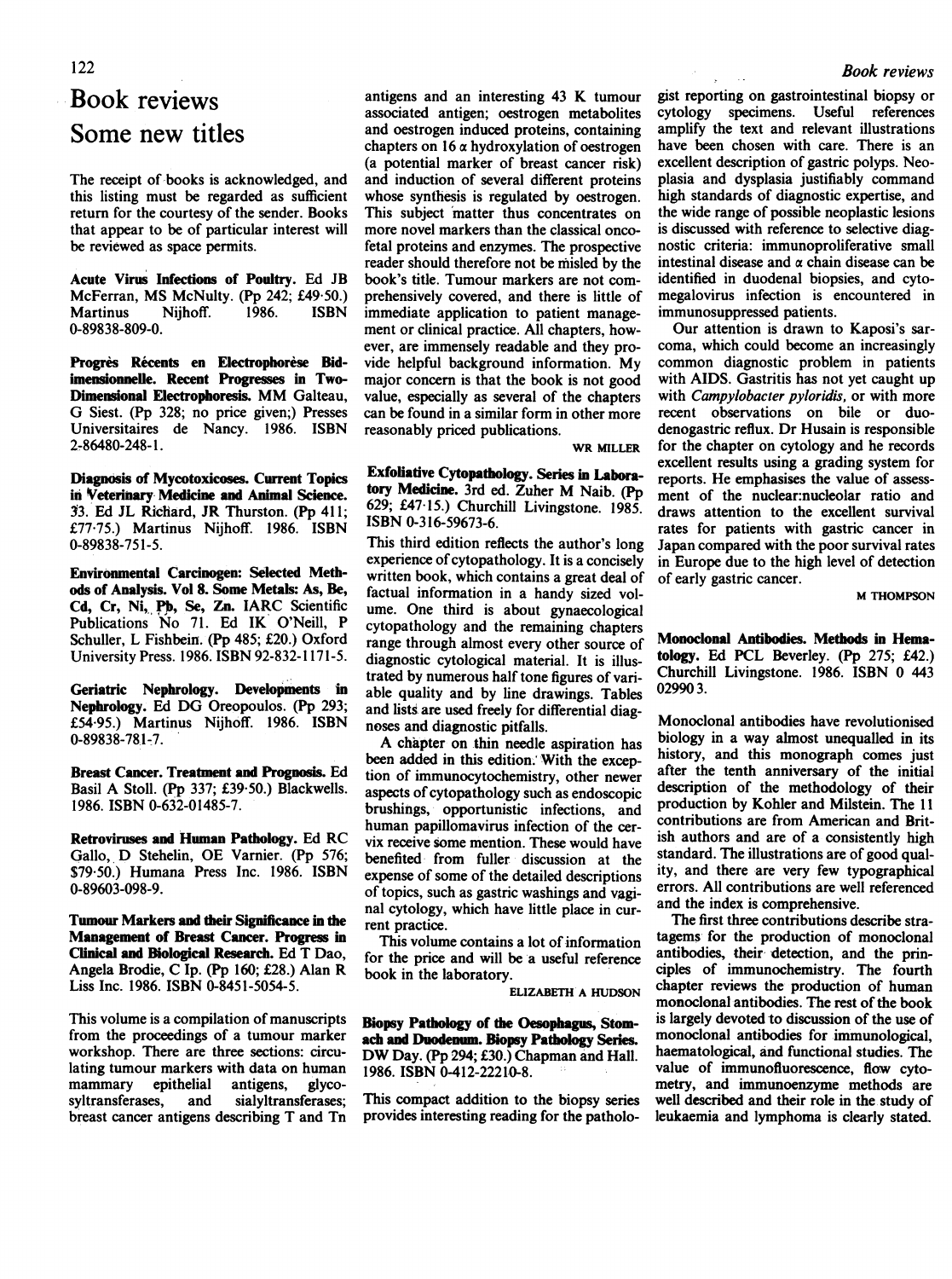#### Book reviews 123

The final contribution gives a description of how monoclonal antibodies can be used for the analysis of biochemical and functional properties of cell surface components.

This book would be a useful addition to the library of any department with an interest in the production and the use of monoclonal antibodies but the price may (unfortunately) be a deterrent.

P HALL

Human Genetic Diseases. A Practical Approach. Ed KE Davies. (Pp 160; £14-00 soft cover; £22-00 hard cover.) IRL Press Ltd. 1986. IBN 0 946947 75 6 (soft); 0 947946 76 4 (hard).

That recombinant DNA technology is having a revolutionary effect on the study and diagnosis of genetic disease has become a cliche. Yet much of the detail of the new techniques remains obscure and accessible only to research workers. Clinical pathologists and biochemists will increasingly be called on to carry out these investigations, and this little book will prove invaluable.

There are eight chapters covering fetal DNA analysis (using chorionic villi or amniotic fluid cells); an outline of linkage analysis; the use of synthetic oligonucleotide probes and double (sandwich) hybridisation; fine gene mapping (methods used to obtain cDNA and genomic DNA clones and how to use them to analyse the transcriptional unit of a gene); in situ hybridisation; chromosome analysis by flow cytometry; and finally, the new technique of pulsed field gradient electrophoresis for analysing large DNA fragments. There is an appendix giving the addresses of suppliers of reagents and instruments cited in the text, and an index. This book can be highly recommended to all those who need a simple yet detailed laboratory guide to the new DNA technologies being used in the study and diagnosis of genetic disease.

**AEH EMERY** 

## Notices

#### ACP locum Bureau

The Association of Clinical Pathologists runs a locum bureau for consultant pathologists.

Applicants with the MRC Path who would like to do locums and anyone requiring a locum should contact Dr<br>David Melcher, Histopathology Melcher, Histopathology Department, Sussex County Hospital, Eastern Road, Brighton BN2 SBE.

### ASSOCIATION OF CLINICAL PATHOLOGISTS

#### JUNIOR MEMBERSHIP

Junior membership of the Association is available to all trainees in pathology for up to six years after the start of training. The annual subscription is £15 and may be claimed against tax. All junior members receive copies of the Journal of Clinical Pathology. Other benefits include membership of the Junior Members' Group and a regular junior members' newsletter; the ACP Newsletter and all other documents regularly sent to full members including the postgraduate education programme.

Apply to: Dr PP Anthony, Education Secretary, Postgraduate Medical School, Barrack Road, Exeter EX2 SDW, Devon.

#### ACP Residential Management Courses for Junior Pathologists

TWO COURSES WILL BE HELD IN 1987

Dates: Midday on Monday 6 April 1987 to midday on Wednesday 8 April 1987 Midday on Monday 21 September 1987 to midday on Wednesday 23 September 1987

Place: Earnshaw Hall of Residence, University of Sheffield, Endcliffe Crescent, Sheffield S10 3EG.

The courses are residential.

The following topics will be covered: The organisation and future of pathology services in the NHS; medical advisory committee machinery and the organisation of pathology services at DHSS and region; the management of the district; pathology laboratory management; the financing of the NHS at region, district and laboratory level; the representation of pathologists in the NHS; the future of the pathologist in an era of technological change and cost containment; personnel and industrial relations.

Course fee: £75-00 inclusive of coffee, lunch, dinner and tea, two nights bed and breakfast.

Apply to: Dr GW Pennington, Department of Endocrinology, The Jessop Hospital for Women, Leavygreave Road, Sheffield S3 7RE.

#### XIIth European Symposium on Hormones and Cell Regulation

Ste-Odile (near Strasbourg), France, October 5-10 1987

Call for abstracts for poster presentation.

Organiser: Professor E Carafoli, Laboratorium für Biochemie, ETH-Zentrum, CH-8092, Zurich, Switzerland.

#### Heinz Karger Prize 1987 and 1988 (Swiss francs 20 000)

The Heinz Karger Memorial Foundation invites the submission of papers on the following subjects:

- 1987: An original research paper or a review of original research work performed by a scientist or a group of scientists on Monoclonal antibodies for diagnosis and research in pathology.
- 1988: An original research paper or a review of original research work performed by a scientist or a group of scientists on Oncogenes in cell differentiation.

Manuscripts must not exceed 20 typewritten pages, including illustrations, tables, and bibliography. Manuscripts marked "Competition" have to reach the publishers, S Karger AG, Basel, Allschwilerstrasse 10, CH-4009 Basel, not later than February 28 of either year. The manuscript must be typewritten on one side only, double-spaced, and is to be submitted in five copies, and in accordance with the instructions contained in the "Rules for the Preparation of Manuscripts", which can be obtained free of charge from the publishers if the request is marked "Competition".

Language: English, German, or French.

Publication: The winning paper will appear in English in one of the Karger publications. Competitors are requested to indicate the Karger journal in which they would like their paper to be published.

The award for the prize is SFr 20000. The Council of the Foundation will judge the papers and confer the prize.